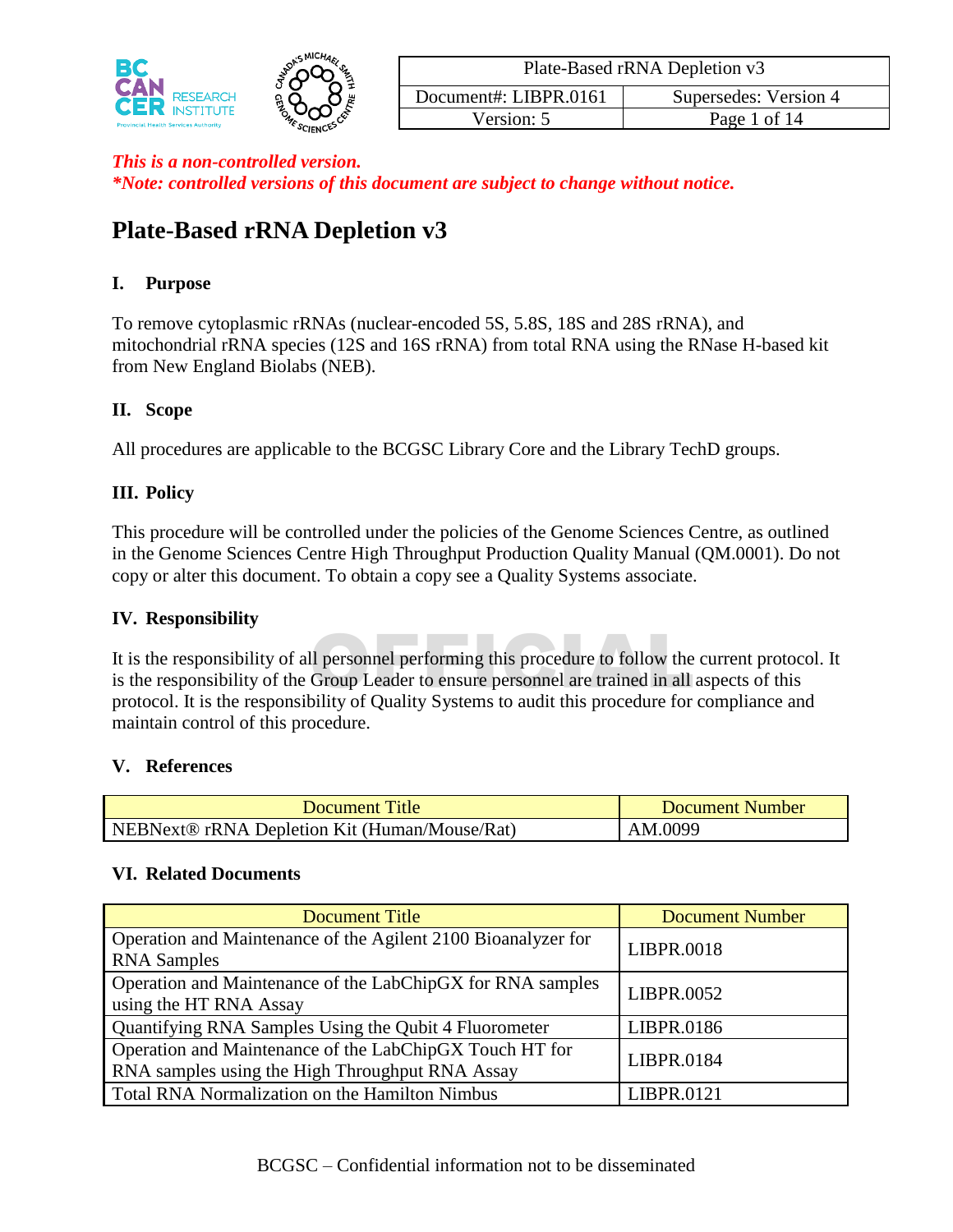

| Plate-Based rRNA Depletion v3                  |  |  |  |  |  |
|------------------------------------------------|--|--|--|--|--|
| Document#: LIBPR.0161<br>Supersedes: Version 4 |  |  |  |  |  |
| Version: 5<br>Page 2 of 14                     |  |  |  |  |  |

*\*Note: controlled versions of this document are subject to change without notice.*

| <b>Document Title</b>                                                                                      | <b>Document Number</b> |  |
|------------------------------------------------------------------------------------------------------------|------------------------|--|
| 96-well Plate-based Strand-specific cDNA Synthesis using                                                   | LIBPR.0132             |  |
| Maxima H Minus on Hamilton NIMBUS                                                                          |                        |  |
| <b>Custom Magnetic Bead-Based Purification</b>                                                             | LIBPR WORKINST.0035    |  |
| DNase I Treatment of RNA/Total Nucleic Acid                                                                | LIBPR.0143             |  |
| Quantifying DNA samples using the Qubit 4 Fluorometer                                                      | LIBPR.0153             |  |
| Automated DNA Quantification using the dsDNA Quant-iT High<br>Sensitivity Assay Kit and VICTOR3V/VICTOR X3 | <b>LIBPR.0108</b>      |  |

#### **VII.Safety**

All Laboratory Safety procedures will be complied with during this procedure. The required personal protective equipment includes a laboratory coat and gloves. See the safety data sheets (SDS) for additional information.

#### **VIII. Materials and Equipment**

| Name                                                        | Supplier          | <b>Number</b>   |
|-------------------------------------------------------------|-------------------|-----------------|
| Fisherbrand Textured Nitrile gloves - large                 | Fisher            | 270-058-53      |
| RNAse Zap                                                   | Ambion            | 9780            |
| Ice bucket - Green                                          | Fisher            | 11-676-36       |
| Wet ice                                                     | In house          | N/A             |
| RNAse free 1.5mL eppendorf tube                             | Ambion            | 12400           |
| Gilson P2 pipetman                                          | Mandel            | GF-44801        |
| Gilson P10 pipetman                                         | Mandel            | GF-44802        |
| Gilson P20 pipetman                                         | Mandel            | GF23600         |
| Gilson P200 pipetman                                        | Mandel            | GF-23601        |
| Gilson P1000 pipetman                                       | Mandel            | GF-23602        |
| Mandel P200 DF200 tips                                      | Mandel            | GF-F171503      |
| Mandel P1000 DF1000 tips                                    | Mandel            | GF-F171703      |
| VX-100 Vortex Mixer                                         | Rose Scientific   | S-0100          |
| 200µL Rainin tips                                           | Rainin            | <b>RT-L200F</b> |
| 20µL Rainin tips                                            | Rainin            | $RT-L10F$       |
| 200µL Pipet-Lite                                            | Rainin            | $L12-200$       |
| 20µL Pipet-Lite                                             | Rainin            | L12-20          |
| 1250µL pipette tip, 96tips/rack, 480 tips/cs filter sterile | Mandel Scientific | TM-4445         |
| Pipette-VIAFLO 8 Channel                                    | Mandel Scientific | TM-4124         |
| Large Kimwipes                                              | Fisher            | 06-666-117      |
| Black ink permanent marker pen                              | <b>VWR</b>        | 52877-310       |
| Bench Coat (Bench Protection Paper)                         | Fisher            | 12-007-186      |
| Small Autoclave waste bags 10"X 15"                         | Fisher            | 01-826-4        |
| DEPC water                                                  | Ambion            | 9922            |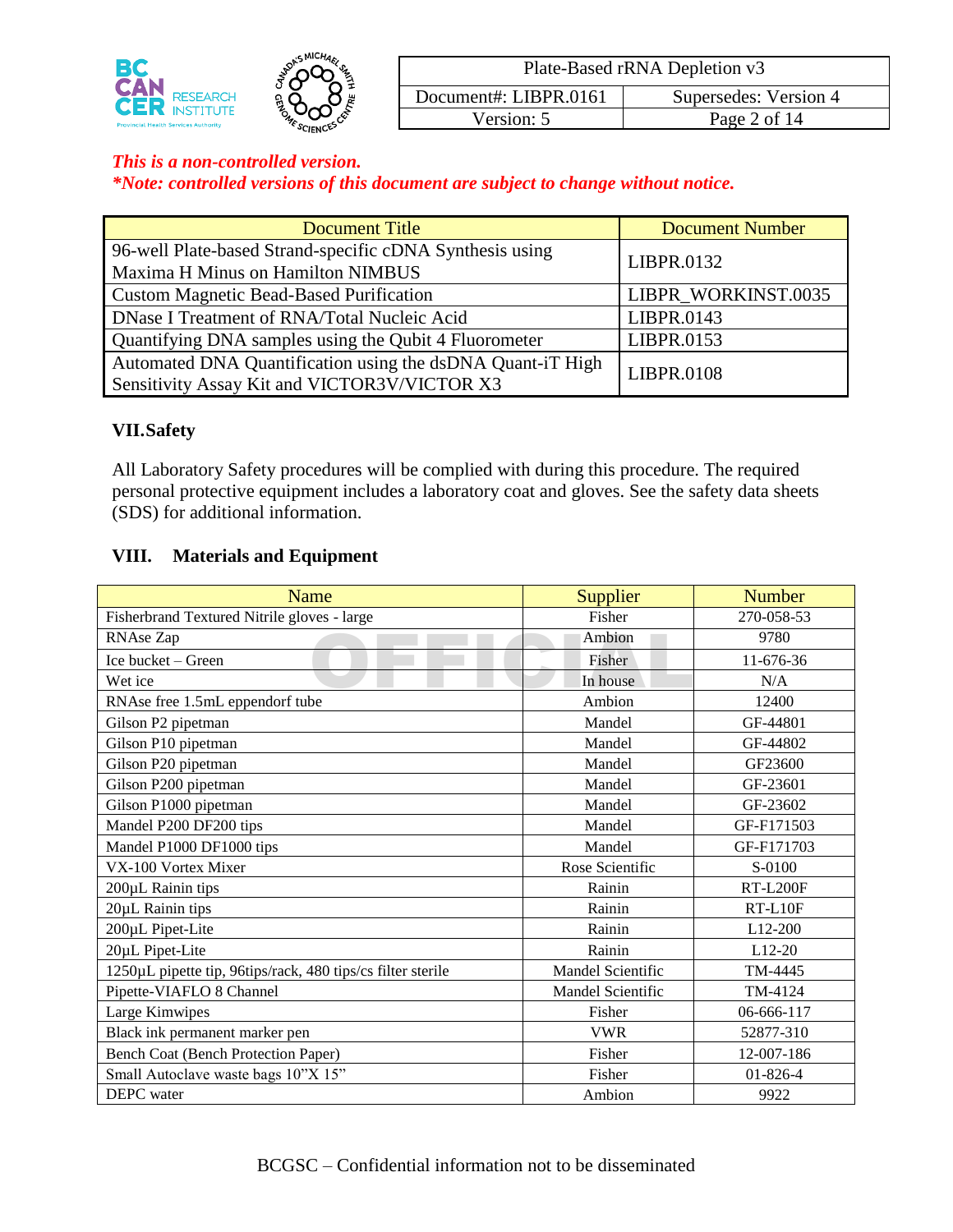

| Plate-Based rRNA Depletion v3                  |  |  |  |  |  |
|------------------------------------------------|--|--|--|--|--|
| Document#: LIBPR.0161<br>Supersedes: Version 4 |  |  |  |  |  |
| Page 3 of 14<br>Version: 5                     |  |  |  |  |  |

# *\*Note: controlled versions of this document are subject to change without notice.*

| Name                                                          | Supplier                  | <b>Number</b>      |
|---------------------------------------------------------------|---------------------------|--------------------|
| Mini-centrifuge                                               | Eppendorf                 | 5417R              |
| Thermo Scientific 0.2mL Ultra Rigid Skirted 96-well PCR Plate | Thermoscientific          | AB1000-150s custom |
| Deep-well, 96-well, 1.2mL, U bottom, low pro, 50/cs           | <b>Fisher Scientific</b>  | AB1127             |
| NEBNext® rRNA Depletion Kit (Human/Mouse/Rat)                 | <b>NEB</b>                | E6310X             |
| RNA MagClean DX                                               | <b>ALINE Biosciences</b>  | $C-1005$           |
| Sterile Filtered Conductive 50µL Tips in Frames               | Hamilton                  | 235979             |
| Sterile Filtered Conductive 300µL Tips in Frames              | Hamilton                  | 235938             |
| Tape Pads                                                     | Qiagen                    | 19570              |
| Foil Tape                                                     | <b>VWR</b>                | 60941-126          |
| AB1127 1.2mL plate                                            | Thermo Scientific         | AB1127             |
| MagMAX 2mL deep well plate                                    | <b>Applied Biosystems</b> | 4388476            |
| 96 Well Reservoir, Low Profile                                | Thomas Scientific         | 1149J14            |
| PCRMax Alpha Cycler 4                                         | Froggabio/Cole Parmer     | AC496              |
| 2100 Electrophoresis Bioanalyzer Instrument                   | Agilent                   | G2939AA            |
| LabChip GXII                                                  | Perkin Elmer/Caliper      | 124582             |
| <b>NIMBUS Liquid Handling Workstation</b>                     | Hamilton                  |                    |
| NIMBUS P50 tips Clear Sterile Tips, 5760 tips/case            | Hamilton                  | 235831             |
| NIMBUS P300 tips Clear Sterile Tips, 5760 tips/case           | Hamilton                  | 235832             |
| EZPierce 20µm Thermal foil                                    | ThermoFisher              | AB1720             |
| ALPS 50 V Microplate Heat Sealer                              | Thermo Scientific         | AB-1443            |

#### **IX. GENERAL GUIDELINES**

#### **1. Workflows**

The following is a flow chart depicting the various steps in the rRNA depletion (RBD) protocol that will be described in detail below: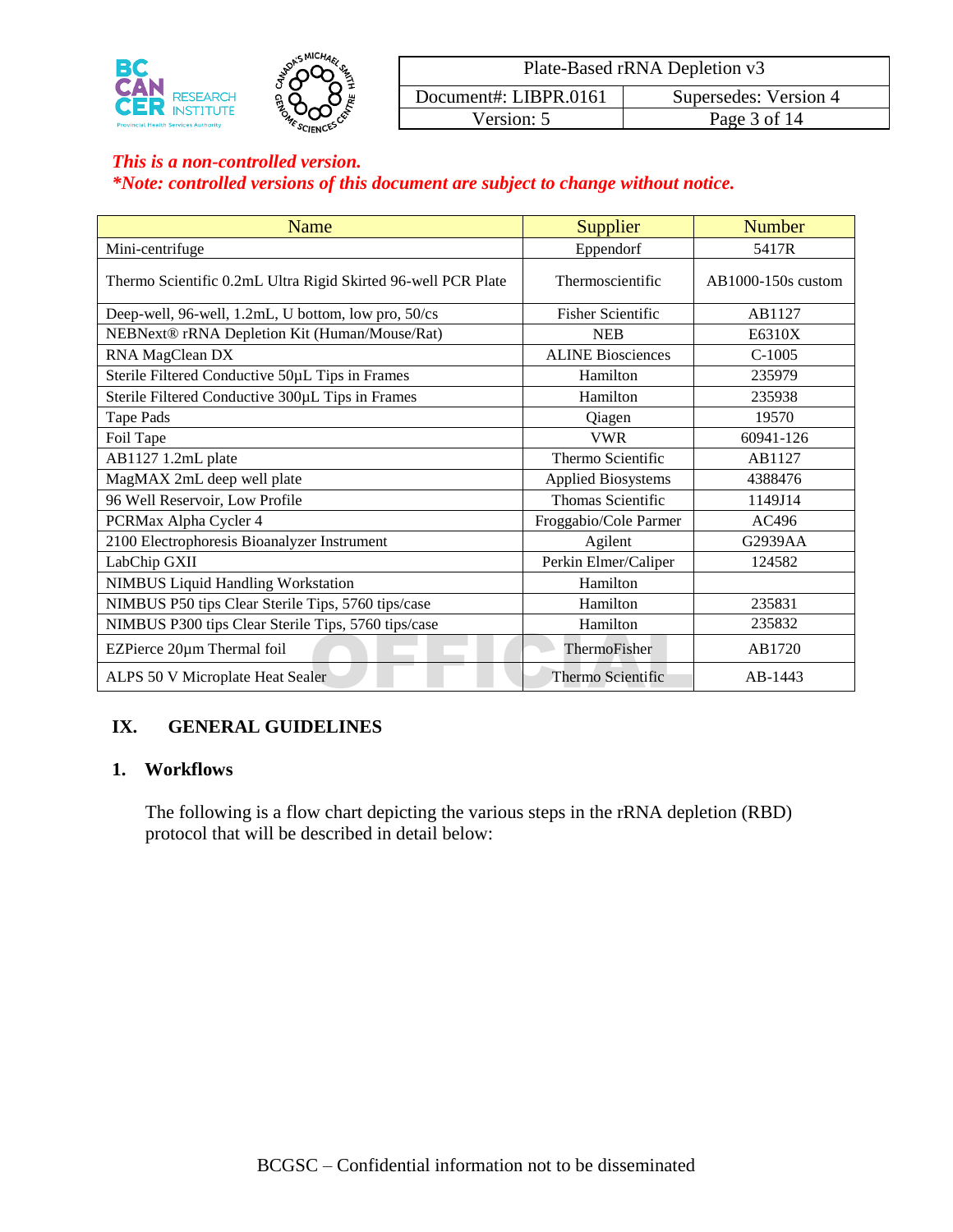

| Plate-Based rRNA Depletion v3                  |              |  |  |  |  |
|------------------------------------------------|--------------|--|--|--|--|
| Document#: LIBPR.0161<br>Supersedes: Version 4 |              |  |  |  |  |
| Version: 5                                     | Page 4 of 14 |  |  |  |  |

*\*Note: controlled versions of this document are subject to change without notice.*

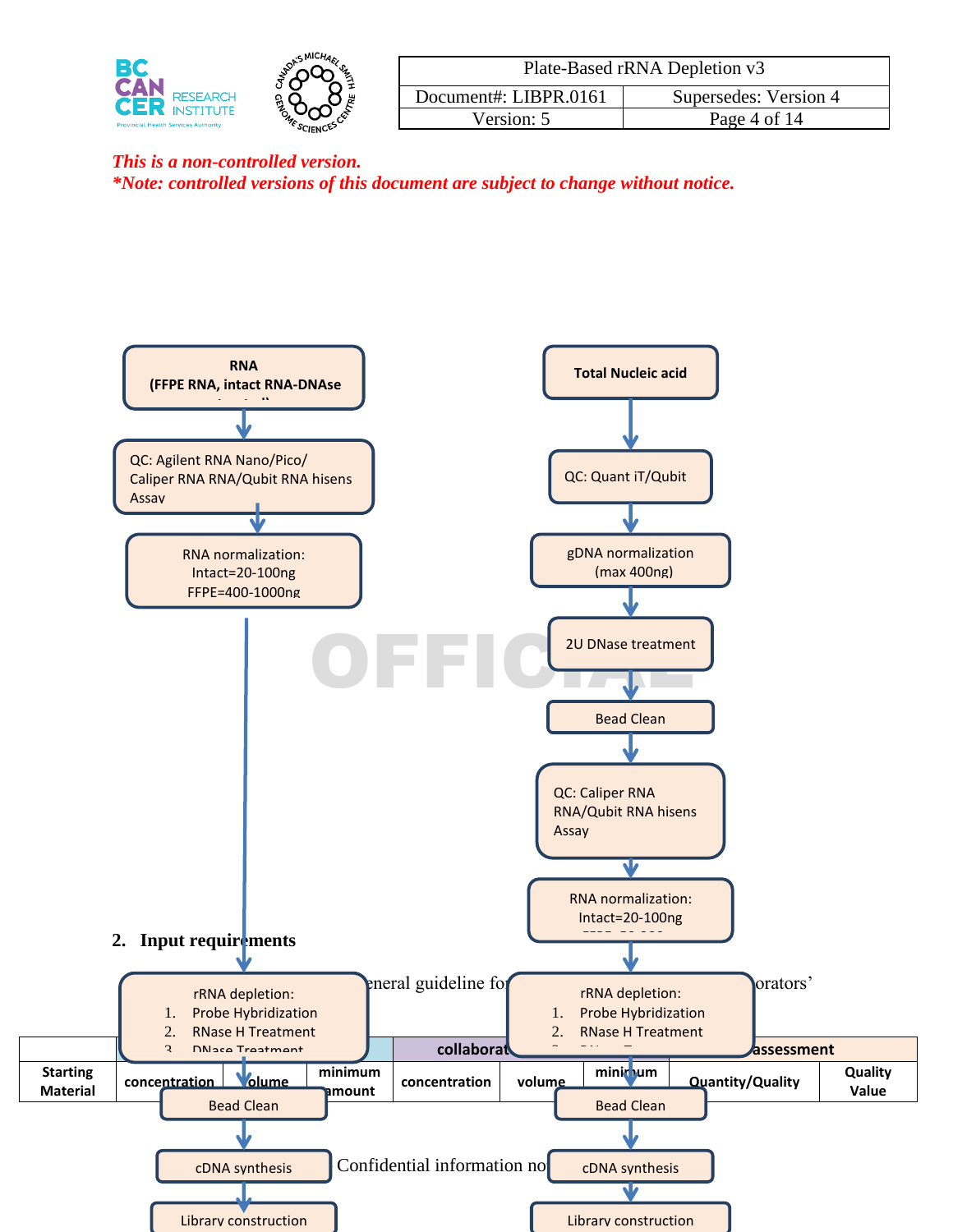

| Plate-Based rRNA Depletion v3                  |              |  |  |  |  |
|------------------------------------------------|--------------|--|--|--|--|
| Document#: LIBPR.0161<br>Supersedes: Version 4 |              |  |  |  |  |
| Version: 5                                     | Page 5 of 14 |  |  |  |  |

| Low input             | 6 ul<br>20 <sub>ng</sub><br>≥4 ng/ul<br>10 ul |      | 40 ng  | Spot check Agilent<br>Bioanalyzer<br><b>RNA Pico chip</b> | RIN > 5 |          |                                                                |                                    |                                          |                     |                                          |                     |
|-----------------------|-----------------------------------------------|------|--------|-----------------------------------------------------------|---------|----------|----------------------------------------------------------------|------------------------------------|------------------------------------------|---------------------|------------------------------------------|---------------------|
| Intact RNA            | $3.3$ ng/ul                                   |      |        |                                                           |         |          | Caliper Hisens RNA<br>Assay (greater than<br>24 samples)       | ROS > 4.5                          |                                          |                     |                                          |                     |
| Intact RNA            | $8.3$ ng/ul                                   | 6 ul | 50 ng  | $\geq$ 12.5 ng/ul                                         | 10 ul   | 125 ng   | Agilent Bioanalyzer:<br>RNA Nano chip                          | RIN > 5                            |                                          |                     |                                          |                     |
|                       |                                               |      |        |                                                           |         |          | Caliper RNA                                                    | ROS > 4.5                          |                                          |                     |                                          |                     |
| FFPE RNA*             | $8.3$ ng/ul                                   | 6 ul | 50 ng  | $\geq$ 12.5 ng/ul                                         | 10 ul   | $125$ ng | Agilent Bioanalyzer<br>RNA Nano chip (less<br>than 24 samples) | >70% of<br><b>RNA</b><br>fragments |                                          |                     |                                          |                     |
| (FormaPure)           |                                               |      |        |                                                           |         |          |                                                                |                                    |                                          |                     | Caliper RNA (greater<br>than 24 samples) | should be<br>>200nt |
| FFPE RNA <sup>*</sup> | 66.7 ng/ul                                    | 6 ul | 400 ng | $\geq$ 100 ng/ul                                          | 10 ul   | 1000 ng  | Agilent Bioanalyzer<br>RNA Nano chip (less<br>than 24 samples) | >70% of<br><b>RNA</b><br>fragments |                                          |                     |                                          |                     |
| (other)               |                                               |      |        |                                                           |         |          |                                                                |                                    | Caliper RNA (greater<br>than 24 samples) | should be<br>>200nt |                                          |                     |

**200nt. Collaborator must assume the risk of failed libraries before we proceed.**<br> **3.** Controls **\*Consult with your supervisor if the % total is <70% for FFPE RNA fragment lengths** 

#### **3. Controls**

There will be two positive controls for the ribodepletion library construction process:

- a. UHR (Universal Human Reference) RNA or FG031 control with RNA amount matching the average starting amount of samples on the same plate. This will be the control for the entire library construction process.
- b. 500ng UHR RNA or FG031 control will mainly be used to assess shearing and the ribodepletion process. DEPC water will serve as the negative control. Both positive controls and the negative control will go through the entire ribodepletion library construction process.

#### **4. General Technical Precautions**

4.1. The beads (**RNA MagClean DX**) to be used in this protocol are different from those used for other protocols as they are certified to be RNase-free.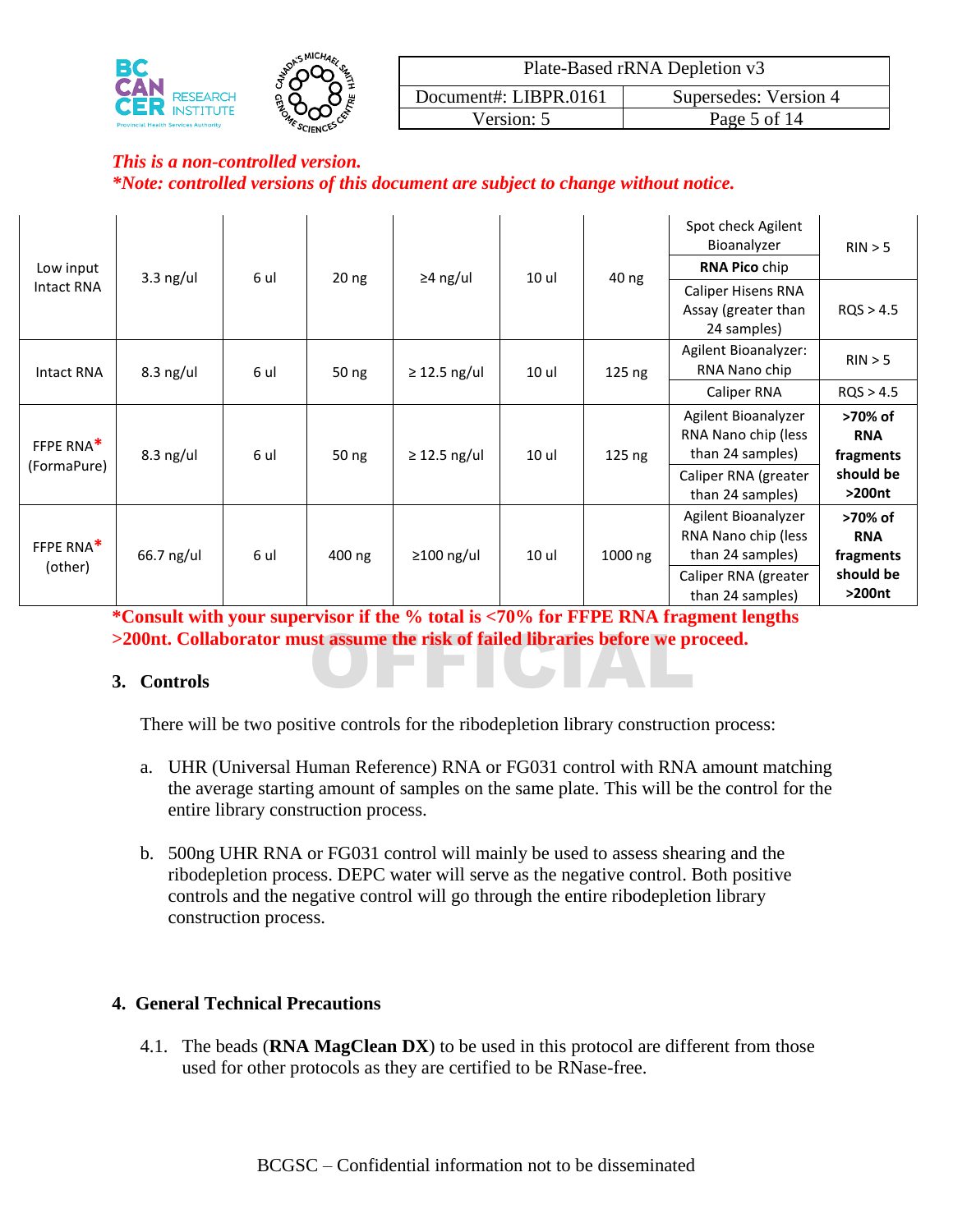

*\*Note: controlled versions of this document are subject to change without notice.*

- 4.2. Ensure proper personal protective equipment is used when handling sample plates, reagents and equipment.
- 4.3. Wipe down the assigned workstation, pipetman, tip boxes and small equipment with RNAse Zap (Ambion) followed by DEPC-treated water. Ensure you have a clean working surface before you start.
- 4.4. Double check the QA release and/or expiry date of each reagent and enzyme.
- 4.5. Reactions in plates should never be vortexed and plate covers are never to be re-used.
- 4.6. Retrieve and thaw all reagents at room temperature. Once thawed, pulse-vortex, quick spin, and keep reagents on ice. Enzymes should be left in the freezer until ready to use.
- 4.7. Ensure the waste bag for the Nimbus is empty.
- 4.8. Brews are prepared and dispensed manually. Note that what is dispensed into the final brew plate is the actual volume of the specified volume for each step below (without any dead volume).
- Ily dispensed into wells in a 1.2mL plate (AB1127).<br>
E factored in. Ensure that you include  $50\mu$ L/well dead volume for DEPC H<sub>2</sub>O on top of what is requ 4.9. Beads are manually dispensed into wells in a 1.2mL plate (AB1127). 20µL dead volume should be factored in. Ensure that you include 50µL/well dead volume for 70% ethanol and 25mL dead volume for DEPC H2O on top of what is required for the actual washes and elution, respectively. The Nimbus adds an original sample or a sample from a given reaction to the brew and bead cleanups are performed on Nimbus. Follow the prompts and lay out from the Nimbus programs to execute a particular step.
- 4.10. The Nimbus mixes at 80% of total volume 10 times.
- 4.11. Note that where it is specified that you proceed immediately to the next step, plates can be briefly placed on ice (not more than 30 minutes) in the case of emergency. Make an active attempt to proceed as immediately as possible.

#### **X. PROCEDURE**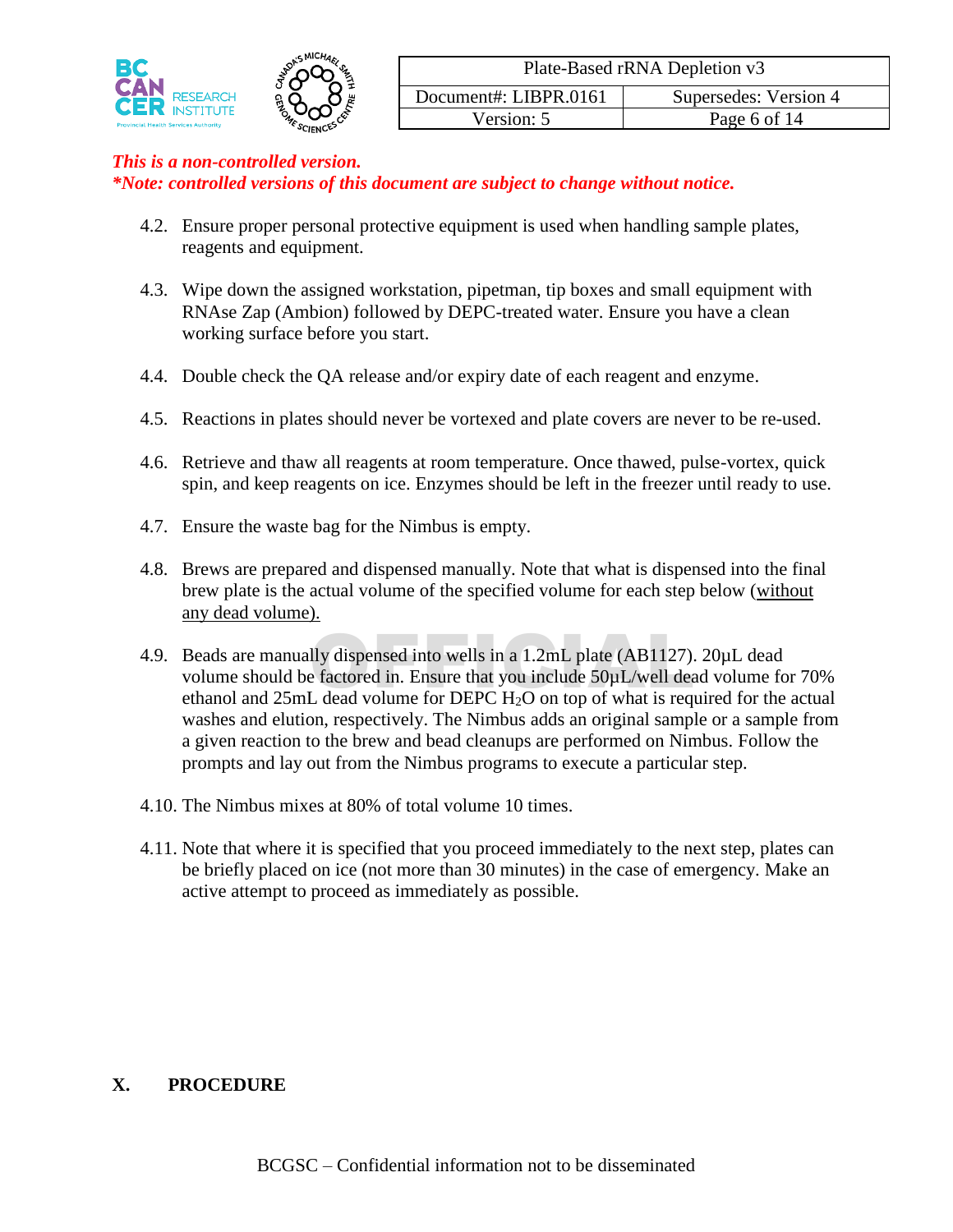

*\*Note: controlled versions of this document are subject to change without notice.*

**Note: If you are unsure of which Nimbus protocol version to use, please consult your supervisor.**

#### **1. Upstream Preparation**

1.1. In the case that LIMS is down, brew calculators can be located on the worksheet listed below. Enter the number of samples to be processed and print the Ribodepletion Worksheet located in:

R:\Library Core\Work Sheets and Calculators\Ribodepletion

1.2. Retrieve the plate containing Total RNA/Total nucleic acid. If stored at -80°C, thaw it on ice followed by a quick spin at 4°C, 700g for 1 minute. Place the plate on ice.

| Sample type                                | <b>Input QC</b>               | <b>DNase</b><br><b>Treatment</b>                               | <b>Amount for RBD</b>                                                                                               | <b>Volume of RNA</b><br>for RBD $(\mu L)$ |
|--------------------------------------------|-------------------------------|----------------------------------------------------------------|---------------------------------------------------------------------------------------------------------------------|-------------------------------------------|
| Intact RNA                                 | Agilent RNA Nano /            | No DNase                                                       |                                                                                                                     |                                           |
| $>100$ ng submitted                        | Caliper                       | treatment prior                                                | $50-100$ ng                                                                                                         | 6                                         |
|                                            | $80\%$ samples $>50$ ng       | to RBD                                                         |                                                                                                                     |                                           |
| Intact RNA (low                            | Spot check on                 | No DNase                                                       |                                                                                                                     |                                           |
| input) $<$ 100ng                           | <b>Agilent RNA Pico</b>       | treatment prior                                                | $20-50ng$                                                                                                           | 6                                         |
| submitted                                  | $80\%$ samples $<$ 50ng       | to RBD                                                         |                                                                                                                     |                                           |
| <b>FFPE RNA</b>                            | Agilent RNA Nano /<br>Caliper | No DNase<br>treatment prior<br>to RBD                          | 400-1000ng and $>70\%$ of<br>RNA fragments should be<br>$>200$ nt                                                   | 6                                         |
| FFPE / Intact<br><b>Total Nucleic Acid</b> | Qubit / Quant-iT              | $200 - 400$ ng<br>DNA in 35µL<br>for DNase<br>treatment $(2U)$ | 50-100ng intact<br>20-50ng intact (low input)<br>50-200ng FFPE and >70%<br>of RNA fragments should<br>$be > 200$ nt | 6                                         |
| <b>Positive Control</b><br>(UHR)           | n/a                           | n/a                                                            | 500ng                                                                                                               | 6                                         |
| Positive Control<br>(UHR)                  | n/a                           | n/a                                                            | RNA amount matching the<br>average starting amount of<br>samples on the same plate                                  | 6                                         |

#### **2. Input QC and conditional DNase treatment:**

Note: If the volume of samples to obtain RNA amount required for RBD exceeds  $8\mu L$ , concentrate the samples using the bead-based purification described in LIBPR\_WORKINST.0035, starting with twice the minimum amount of RNA to conservatively account for the loss of RNA during purification. Top up the samples to a maximum volume of 65µL with DEPC water if needed. Choose the appropriate input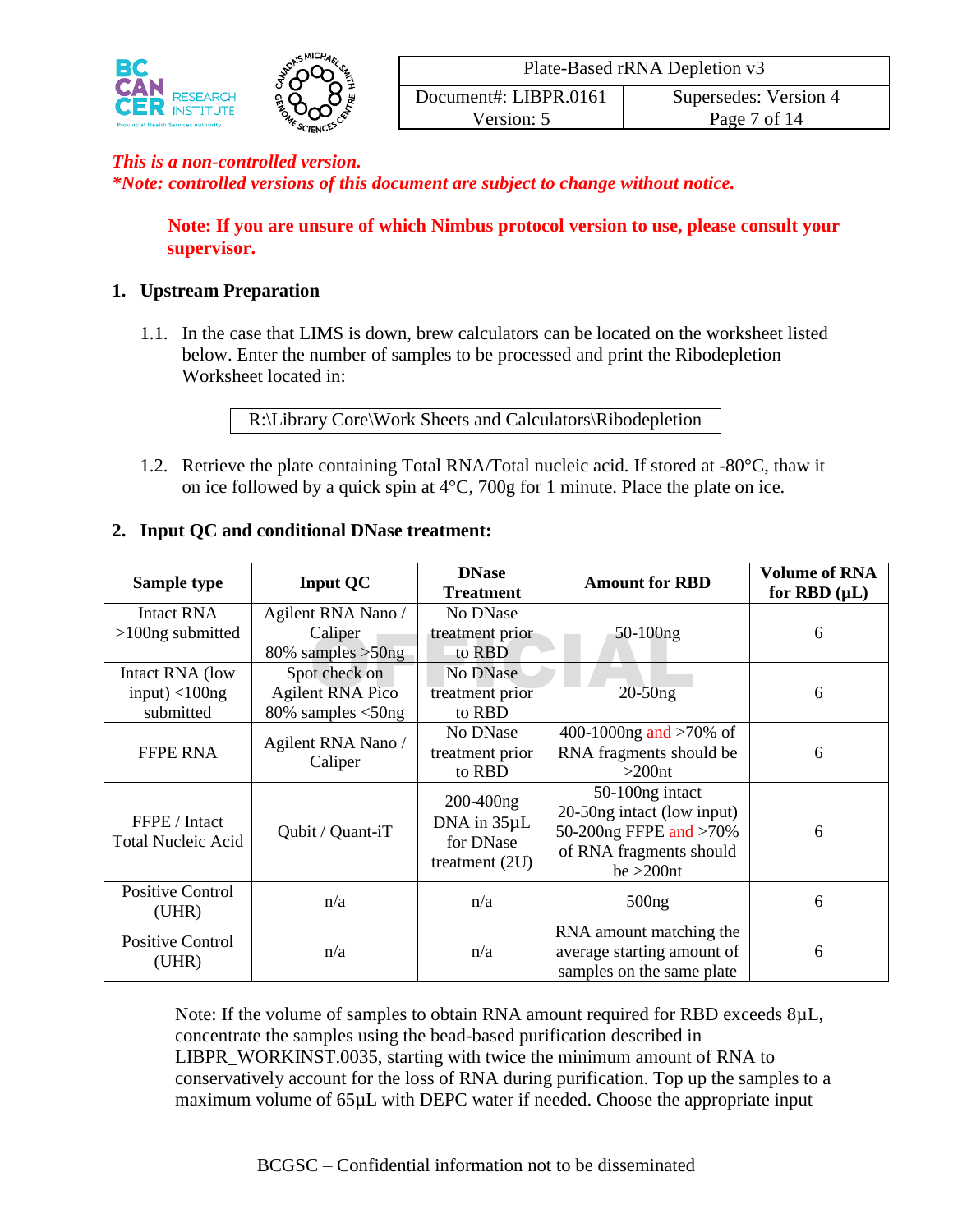

| Plate-Based rRNA Depletion v3                  |  |  |  |  |  |  |
|------------------------------------------------|--|--|--|--|--|--|
| Document#: LIBPR.0161<br>Supersedes: Version 4 |  |  |  |  |  |  |
| Page 8 of 14<br>Version: 5                     |  |  |  |  |  |  |

*\*Note: controlled versions of this document are subject to change without notice.*

volume, 1.8:1 ratio of beads to samples and elution volume of 8µL when prompted by Nimbus.

**Refer to LIBPR.0121 for sample normalization using Nimbus.** If volumes required for normalization are below 2µL, an appropriate intermediate dilution may be needed as advised by your supervisor.

**Refer to LIBPR.0143 for DNase treatment**. Quantify DNase treated samples using Agilent RNA Nano / Caliper / Qubit RNA assay or spot check on Agilent RNA pico for low input samples.

#### **3. Hybridization: Annealing of rRNA probes to target rRNAs**

*Note: All reagents for steps 3, 4, and 5 including the DNase I in Step 5 are from the NEBNext rRNA depletion kit.*

3.1. The set up for 1 reaction is as follows:

| <b>Solution</b>             | $1 \text{ rxn } (\mu L)$ |                       |
|-----------------------------|--------------------------|-----------------------|
| RNA                         |                          |                       |
| Depletion solution (probes) |                          |                       |
| <b>Hybridization Buffer</b> |                          | Hyb Mix $(1.5 \mu L)$ |
| <b>Total volume</b>         | 7.5                      |                       |

- 3.2. Make sure to mix each reagent well and quick spin before adding to the brew.
- 3.3. Prepare the brew and check off reagents as they are added. Mix the brew by repeated pulse-vortexing followed by a quick spin.

LIMS Calculator: RBD\_Hybridization\_0.5x

3.4. Log into Nimbus Program as follows to add the RNA to 1.5µL of the Hyb mix:

*Open file:* **Production** > *toggle to workflow* > **Ribodepletion v3 > Ribodepletion Scheduler v3.wfl > Hybridization**

3.5. After Nimbus program completion, heat seal the plates. Since the volume is small and the incubation includes high temperature, heat seal the plate using Adhesive foil, EZPierce 20 um Thermal foil (cat# AB1720, ThermoFisher). The equipment used for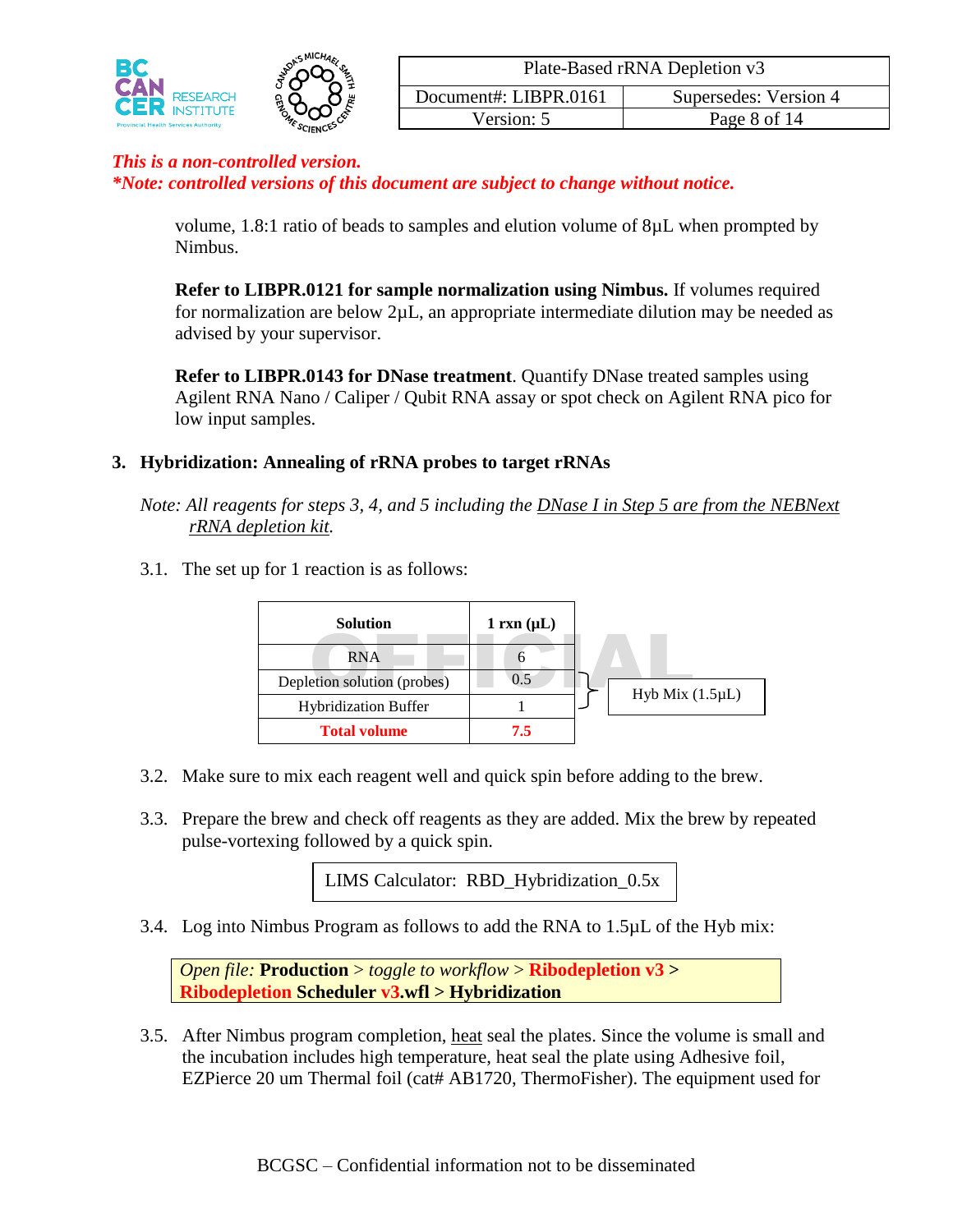

| Plate-Based rRNA Depletion v3                  |  |  |  |  |  |
|------------------------------------------------|--|--|--|--|--|
| Document#: LIBPR.0161<br>Supersedes: Version 4 |  |  |  |  |  |
| Page 9 of 14<br>Version: 5                     |  |  |  |  |  |

*\*Note: controlled versions of this document are subject to change without notice.*

this is ALPS 50V Microplate Heat Sealer (cat# AB-1443, Thermo Scientific). Inspect the reaction plates for any variations in volume. Please see Appendix B for instructions.

3.6. In the PCRmax Tetrad thermocycler, incubate the plate as follows:

# TETRAD: RNAHYB

- $\bullet$  95°C 2 minutes
- 95 $\degree$ C -0.1 $\degree$ C at 1 sec down to 22 $\degree$ C (730 cycles)
- $\bullet$  22°C 5 minutes

Attend to this immediately after the incubation is done (within 30 minutes).

3.7. After thermocycler program is finished, remove the plate and spin it at  $4^{\circ}$ C, 700g for 1 minute.

Note: *This is NOT a safe stopping point; proceed to the next step immediately.*

# Degradation of RNA in rRNA/ DNA probe hybri **4. RNase H digestion: Degradation of RNA in rRNA/ DNA probe hybrid**

4.1. The reaction set up for 1 reaction is as follows:

| <b>Solution</b>                | $1 \text{ rxn } (\mu L)$ |                          |
|--------------------------------|--------------------------|--------------------------|
| RNA in hyb reaction            | 7.5                      |                          |
| DEPC water                     | 0.5                      |                          |
| <b>RNase H Reaction Buffer</b> |                          | RNase H mix $(2.5\mu L)$ |
| <b>RNase H</b>                 |                          |                          |
| <b>Total volume</b>            | 10                       |                          |

- 4.2. Make sure to mix each reagent well and quick spin before adding to the brew.
- 4.3. Prepare the brew and check off reagents as they are added. Mix the brew by repeated pulse-vortexing followed by a quick spin.

LIMS Calculator: RBD\_ RNaseH\_0.5x

4.4. Log into Nimbus Program as follows to add the RNA to 2.5µL of the RNase H mix: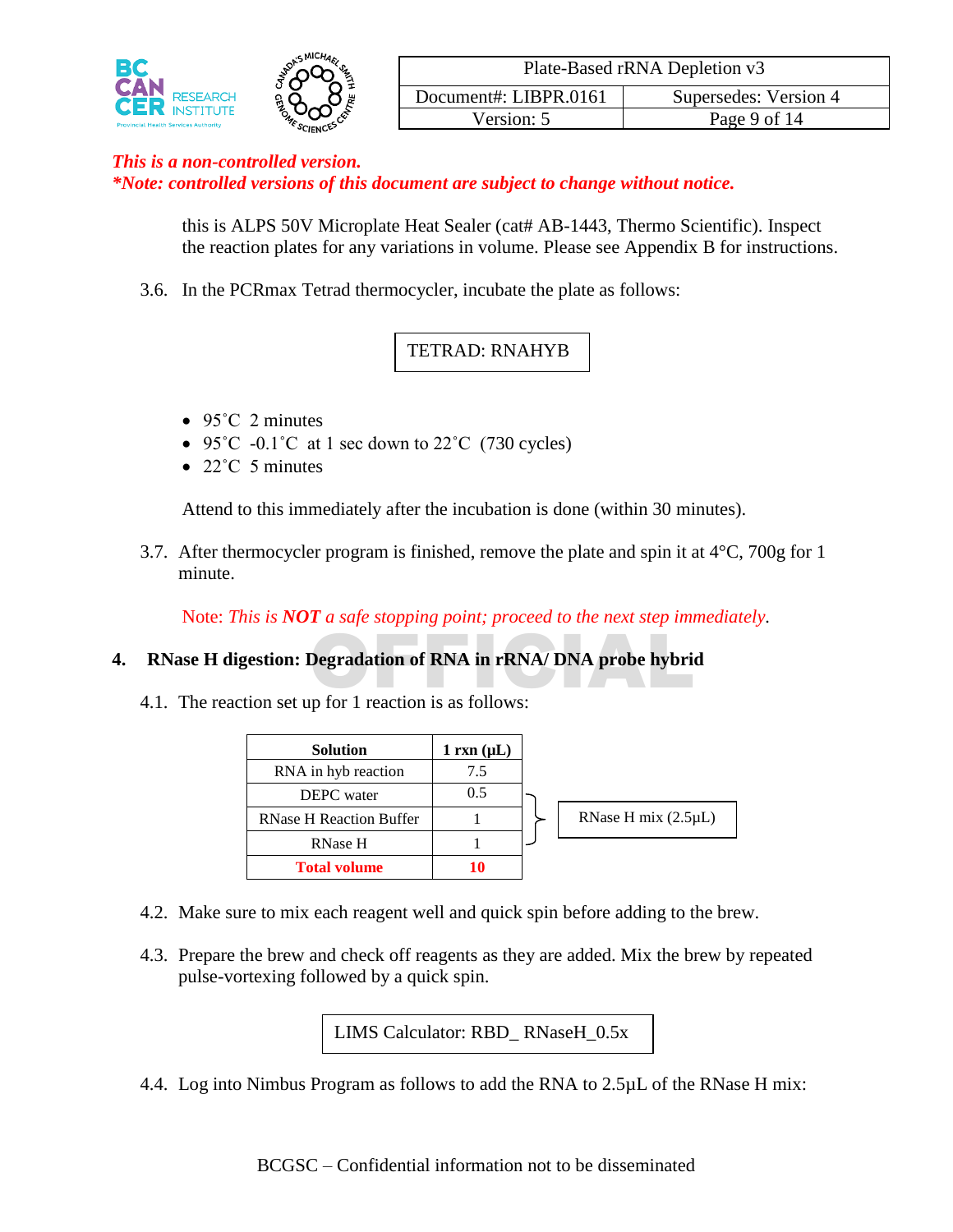

*\*Note: controlled versions of this document are subject to change without notice.*

*Open file:* **Production** > *toggle to workflow* > **Ribodepletion v3 > Ribodepletion Scheduler v3.wfl > RNaseH**

- 4.5. After Nimbus program completion, seal the plates and quick spin at 4°C for 1 minute. Inspect the reaction plates for any variations in volume.
- 4.6. In the Tetrad thermocycler, incubate the plate at 37˚C for 30 minutes (Heated Lid  $47^{\circ}$ C).

TETRAD: RBD>RBD\_37

4.7. After incubation, remove the plate and spin it at  $4^{\circ}$ C, 700g for 1 minute.

Note: *This is NOT a safe stopping point; proceed to the next step immediately.*

#### **5. Post-RBD DNase I treatment: Removal of rRNA DNA probes and residual sample gDNA contamination**

5.1. The reaction set up for 1 reaction is as follows (all reagents for this reaction should be

| from the Ribodepletion kit E6310X): |                          |                       |
|-------------------------------------|--------------------------|-----------------------|
| <b>Solution</b>                     | $1 \text{ rxn } (\mu L)$ |                       |
| RNA from RNase H reaction           | 10                       |                       |
| <b>DEPC</b> water                   | 11.25                    |                       |
| DNase Buffer (from NEBNext Kit)     | 2.5                      | DNase mix $(15\mu L)$ |
| DNase I (from NEBNext Kit)          | 1.25                     |                       |
| <b>Total volume</b>                 | 25                       |                       |

- 5.2. Make sure to mix each reagent well and quick spin before adding to the brew.
- 5.3. Prepare the brew and check off reagents as they are added. Mix the brew by repeated pulse-vortexing followed by a quick spin.

LIMS Calculator: RBD\_ DNase\_0.5x

5.4. Log into Nimbus Program as follows to add the RNA to 15µL of the DNase mix:

*Open file:* **Production** > *toggle to workflow* > **Ribodepletion v3 > Ribodepletion Scheduler v3.wfl > DNase I**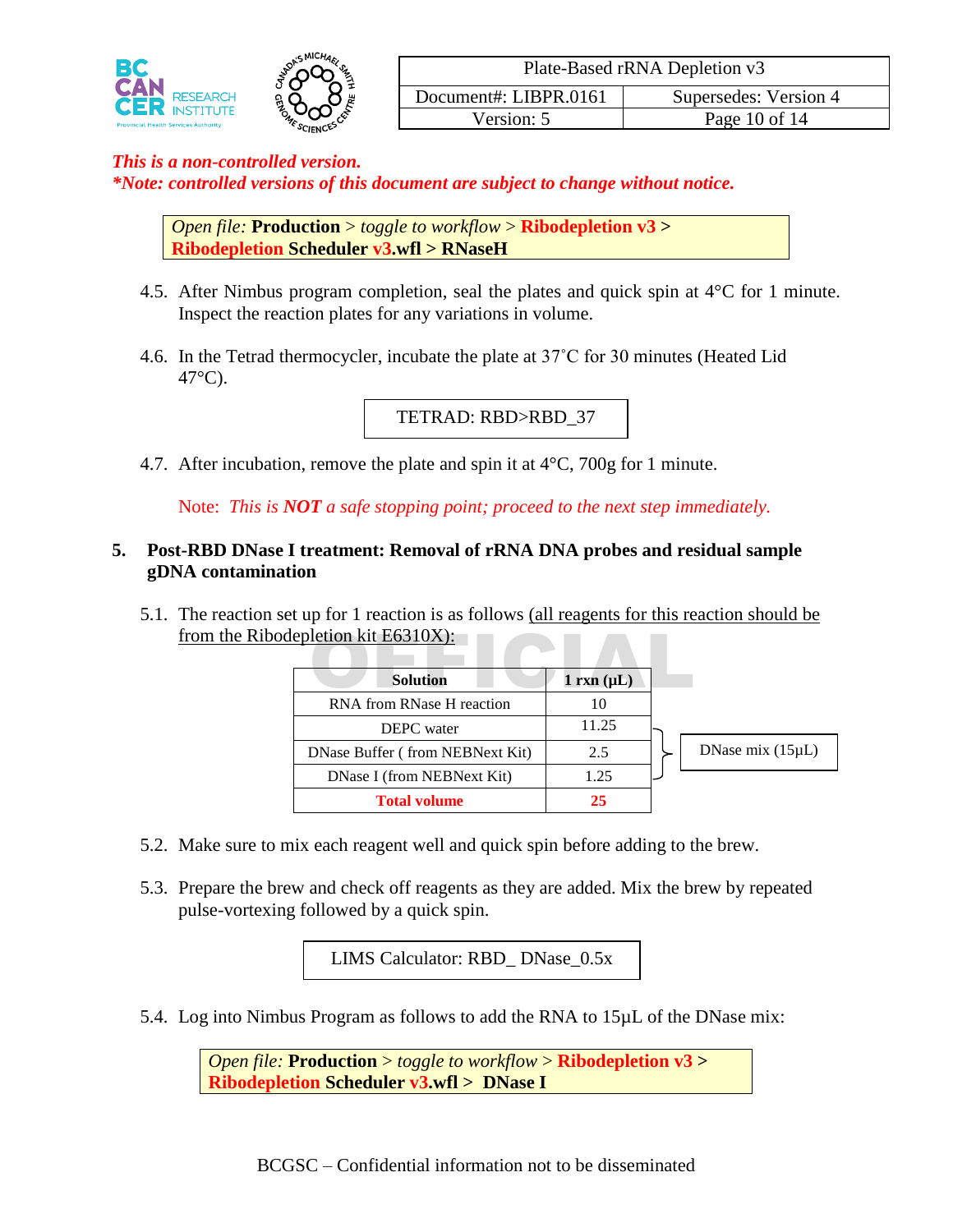

*\*Note: controlled versions of this document are subject to change without notice.*

- 5.5. After Nimbus program completion, seal the plates and quick spin at 4°C for 1 minute. Inspect the reaction plates for any variations in volume.
- 5.6. In the Tetrad thermocycler, incubate the plate at 37°C for 30 minutes (Heated Lid 47°C).

# TETRAD: RBD>RBD\_37

5.7. See step 6.1 for bead cleanup preparation during incubation. After incubation, remove the plate and spin it at  $4^{\circ}$ C, 700g for 1 minute.

Note: *This is NOT a safe stopping point; proceed to the next step immediately.*

#### **6. Post–RBD purification using RNA MagClean DX beads**

- 6.1. The input volume for this step is  $25\mu L$  per well.
- 6.2. Prepare beads, ethanol and DEPC-treated water as described below.

| <b>Reagent</b>            | <b>Labware</b>                | Volume/well |
|---------------------------|-------------------------------|-------------|
| 70% Ethanol               | 2mL MagMAX deep well plate    | $350 \mu L$ |
| RNA MagClean DX           | AB1127 plate                  | $95\mu L^*$ |
| <b>DEPC</b> treated water | EK 2036 Low Profile Reservoir | 25mL        |

\*Includes 50µL dead volume

6.3. The Nimbus will perform the purification of the rRNA depletion reaction using beads as follows:

| <b>Reaction</b>               | *Bead Vol<br>manually<br>dispensed<br>(μL) | <b>Bead Vol</b><br>added by<br><b>Nimbus</b><br>(μL) | <b>Bead</b><br><b>Binding</b><br>Time<br>(mins) | <b>Magnet</b><br><b>Clearing</b><br>Time<br>(mins) | 2X 70%<br>EtOH*<br>Wash<br>Vol $(\mu L)$ | <b>Magnet</b><br>Airdry<br>Time<br>(mins) | <b>DEPC</b><br><b>Elution</b><br>Vol (uL) | <b>Elution</b><br>time<br>(mins) | <b>Magnet</b><br><b>Elution</b><br>time<br>(mins) | <b>Transfer</b><br>Vol $(\mu L)$ |
|-------------------------------|--------------------------------------------|------------------------------------------------------|-------------------------------------------------|----------------------------------------------------|------------------------------------------|-------------------------------------------|-------------------------------------------|----------------------------------|---------------------------------------------------|----------------------------------|
| <b>RBD</b><br><b>Reaction</b> | 95                                         | 45                                                   | 15                                              |                                                    | 150                                      | ь                                         | 18                                        | 3                                |                                                   | 18                               |

\*Must be at Room Temp for a minimum of 30 minutes before usage; failure to do so would result in a decrease in yield

6.4. Log into Nimbus Program as follows:

*Open file:* **Production** > *toggle to workflow* > **Ribodepletion v3 >**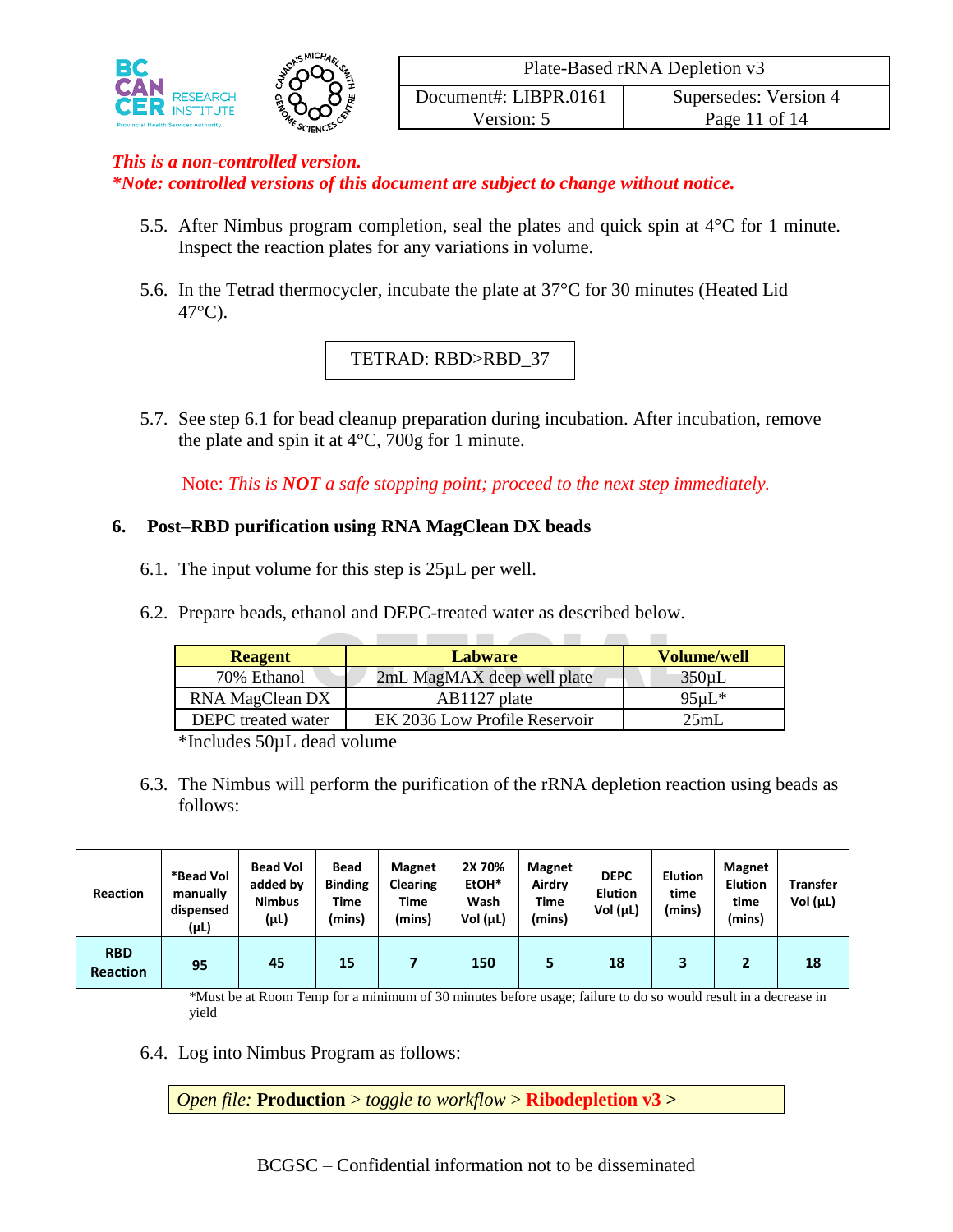

| Plate-Based rRNA Depletion v3                  |  |  |  |  |  |  |
|------------------------------------------------|--|--|--|--|--|--|
| Document#: LIBPR.0161<br>Supersedes: Version 4 |  |  |  |  |  |  |
| Page 12 of 14<br>Version: 5                    |  |  |  |  |  |  |

*\*Note: controlled versions of this document are subject to change without notice.*

**Ribodepletion Scheduler v3.wfl > Bead Clean RBD** 

*This is a safe stopping point.* If needed, the plate containing the bead cleaned RNA can be stored at -80°C. Otherwise, proceed to cDNA synthesis as described in 96-well Plate-based Strand-specific cDNA Synthesis using Maxima H Minus on Hamilton NIMBUS– LIBPR.0132**.**

# OFFICIAL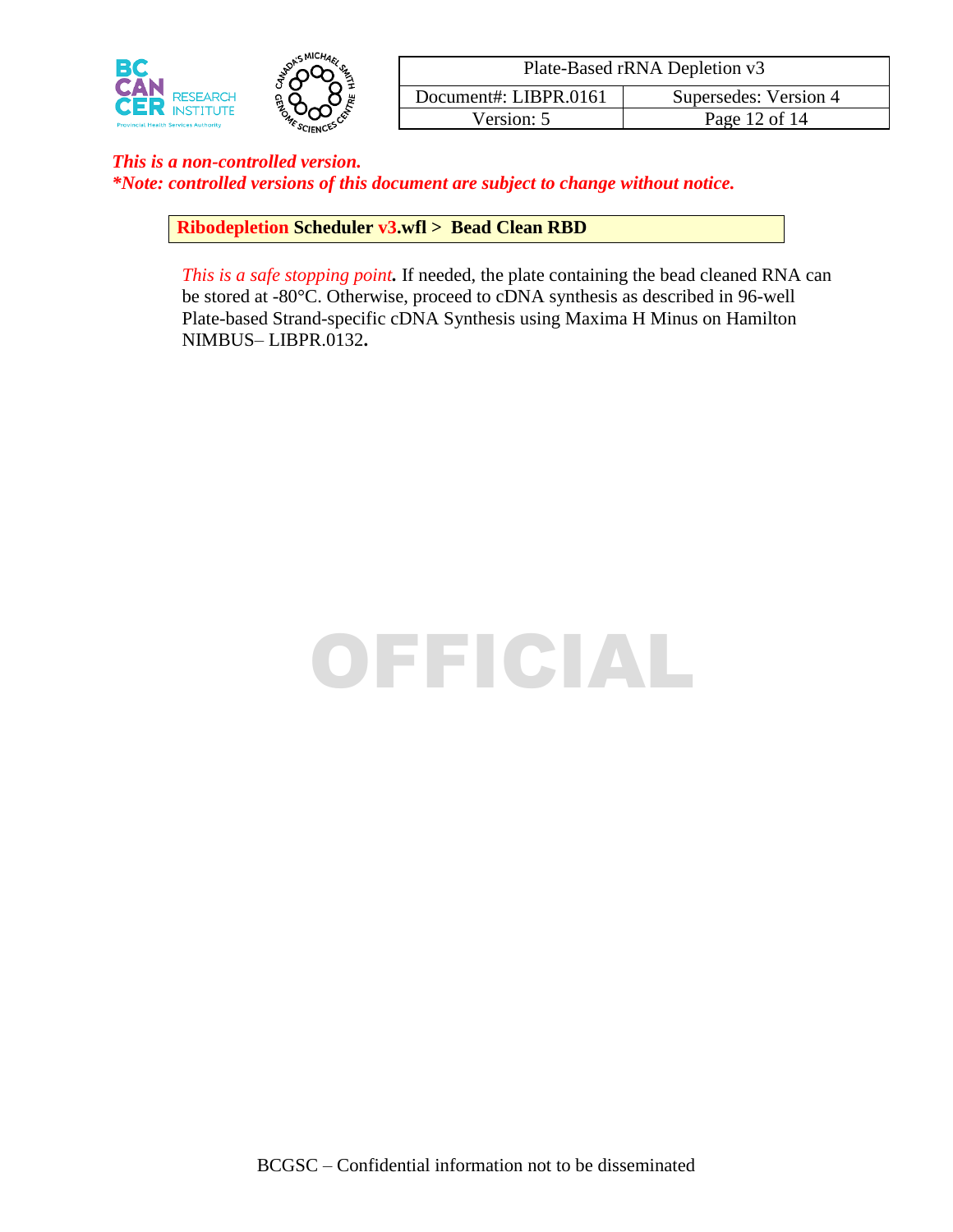

| Plate-Based rRNA Depletion v3                  |  |  |  |  |  |  |
|------------------------------------------------|--|--|--|--|--|--|
| Document#: LIBPR.0161<br>Supersedes: Version 4 |  |  |  |  |  |  |
| Page 13 of 14<br>Version: 5                    |  |  |  |  |  |  |

# **Appendix A: LIMS SOP**

- 1. Start of Plate Library Construction
- **2.** Bioanalyzer Run / Caliper Run if working with intact RNA: QC samples on Agilent after 1st DNase treatment. Create Bioanalyzer Run – QC Category: Total RNA QC

RNA Qubit Assay: if working with FFPE RNA or FFPE total nucleic acid that has been DNase treated in set less than 24 samples. LIMS: **RNA Qubit QC**

OR

Caliper Run – if working with FFPE RNA or FFPE total nucleic acid that has been DNase treated in set greater than 24 samples. QC Category: Total RNA QC

- 3. DNase Treatment: pipeline is RBD\_3.0: Ribodepletion 3.0. Pass barcode to supervisor. Your supervisor may generate a new barcode for you if your samples need to be normalized before the probe hybridization step.
- 4. Ribodepletion: pipeline is RBD\_3.0: Ribodepletion 3.0. Use the barcode your supervisor passes to you. passes to you.